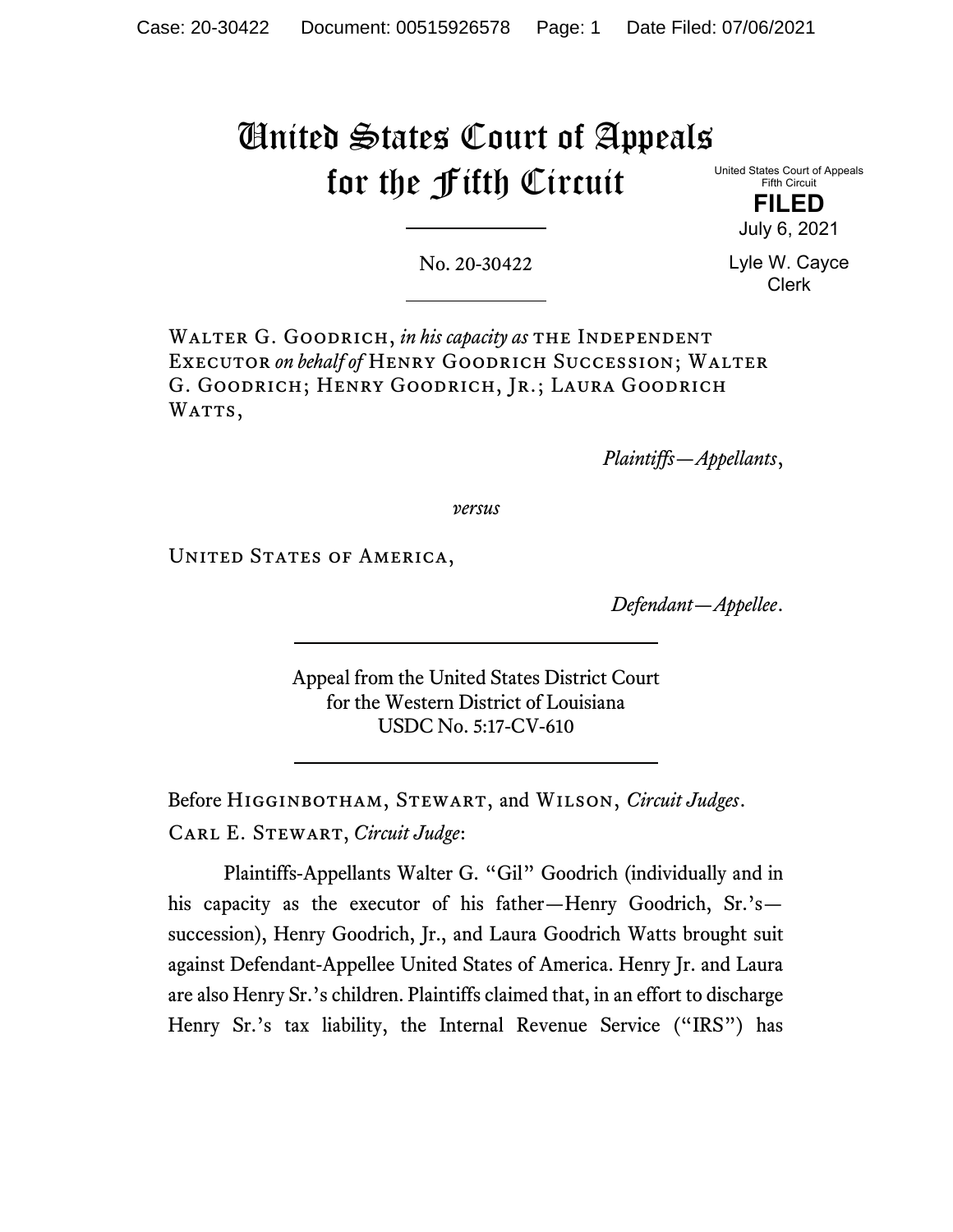wrongfully levied their property, which they had inherited from their deceased mother, Tonia Goodrich, subject to Henry Sr.'s usufruct. Among other holdings not relevant to the disposition of this appeal, the magistrate judge<sup>1</sup> determined that Plaintiffs were not the owners of money seized by the IRS and that represented the value of certain liquidated securities. This appeal followed.

Whether Plaintiffs are in fact owners of the disputed funds is an issue governed by Louisiana law. For the reasons that follow, we conclude that the Louisiana Supreme Court should have the chance to resolve this issue in the first instance.

# I. FACTS & PROCEDURAL HISTORY

Henry Sr. and Tonia, Louisiana residents, owned community property during their marriage, including personal property, oil-and-gas rights, and shares of stock and stock options in Goodrich Petroleum Corporation (the "Goodrich securities"). Tonia died in 2006. Her succession, which was completed in 2015, left her interest in some of the community property, including the Goodrich securities, to her children subject to Henry Sr.'s usufruct. During his life, Henry Sr. sold \$857,914 worth of the Goodrich securities. One half of that amount—\$428,957 belonged to Henry Sr. given his community interest in the property, while the other half was attributable to Plaintiffs' naked ownership subject to Henry Sr.'s usufruct. At issue on appeal is Plaintiffs' claim to their share of those proceeds.

Henry Sr. died in March 2014 having failed to pay \$38,029 in assessed income tax for that year, in addition to \$312,078 for 2013 and \$214,806 for

<sup>&</sup>lt;sup>1</sup> Pursuant to 28 U.S.C. § 636 and Federal Rule of Civil Procedure 73, the magistrate judge presided over this case by consent of the parties.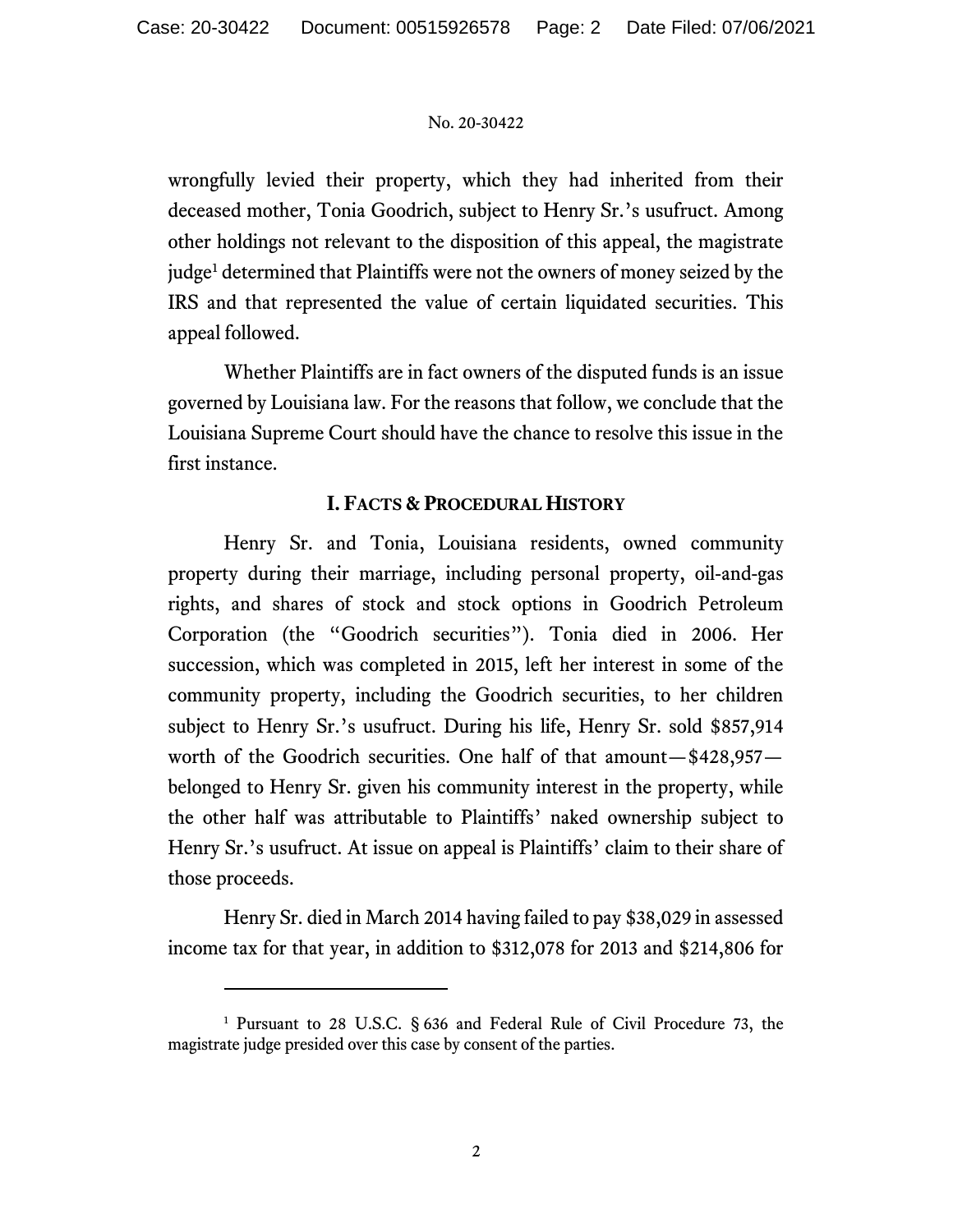2012. A month after Henry Sr. passed away, his executor, Gil, opened a succession checking account.<sup>2</sup> Notwithstanding the money placed in the savings account, "[a]ll estate funds and expenses have passed through [the checking] account." In April 2017, the IRS placed a levy on the checking account in order to collect Henry Sr.'s unpaid taxes. In May 2017, the bank remitted all of the remaining funds within the checking account— \$239,927—to the IRS. The IRS applied that amount to Henry Sr.'s 2012 tax liability, which also included penalties and interest and totaled \$238,922 as of the date Henry Sr. passed away. There remains a combined outstanding balance of \$471,818 on Henry Sr.'s 2013 and 2014 tax liability.

The same month that the bank remitted the \$239,927 payment to the IRS, Plaintiffs filed this lawsuit claiming under I.R.C.  $\S 7426(a)(1)^3$  that the agency had wrongfully levied those funds. Relevant to this appeal, the operative complaint alleged that the IRS had taken money that in actuality belonged to Plaintiffs as owners of nearly half-a-million dollars' worth of liquidated Goodrich securities. The parties filed cross-motions for summary judgment. As part of their motion, Plaintiffs attached a final accounting of Henry Sr.'s succession, which indicated that all of the cash remaining in the succession was needed to satisfy Plaintiffs' property claims against it.

Without considering whether he had subject-matter jurisdiction to entertain Plaintiffs' claim, the magistrate judge partly granted and denied the Government's and Plaintiffs' motions and issued a final judgment. More

<sup>&</sup>lt;sup>2</sup> He also opened a succession savings account, but that account is not relevant to the disposition of this appeal.

<sup>&</sup>lt;sup>3</sup> This provision states: "If a levy has been made on property  $\dots$ , any person (other than the person against whom is assessed the tax out of which such levy arose) who claims an interest in or lien on such property and that such property was wrongfully levied upon may bring a civil action against the United States in a district court of the United States."  $§ 7426(a)(1).$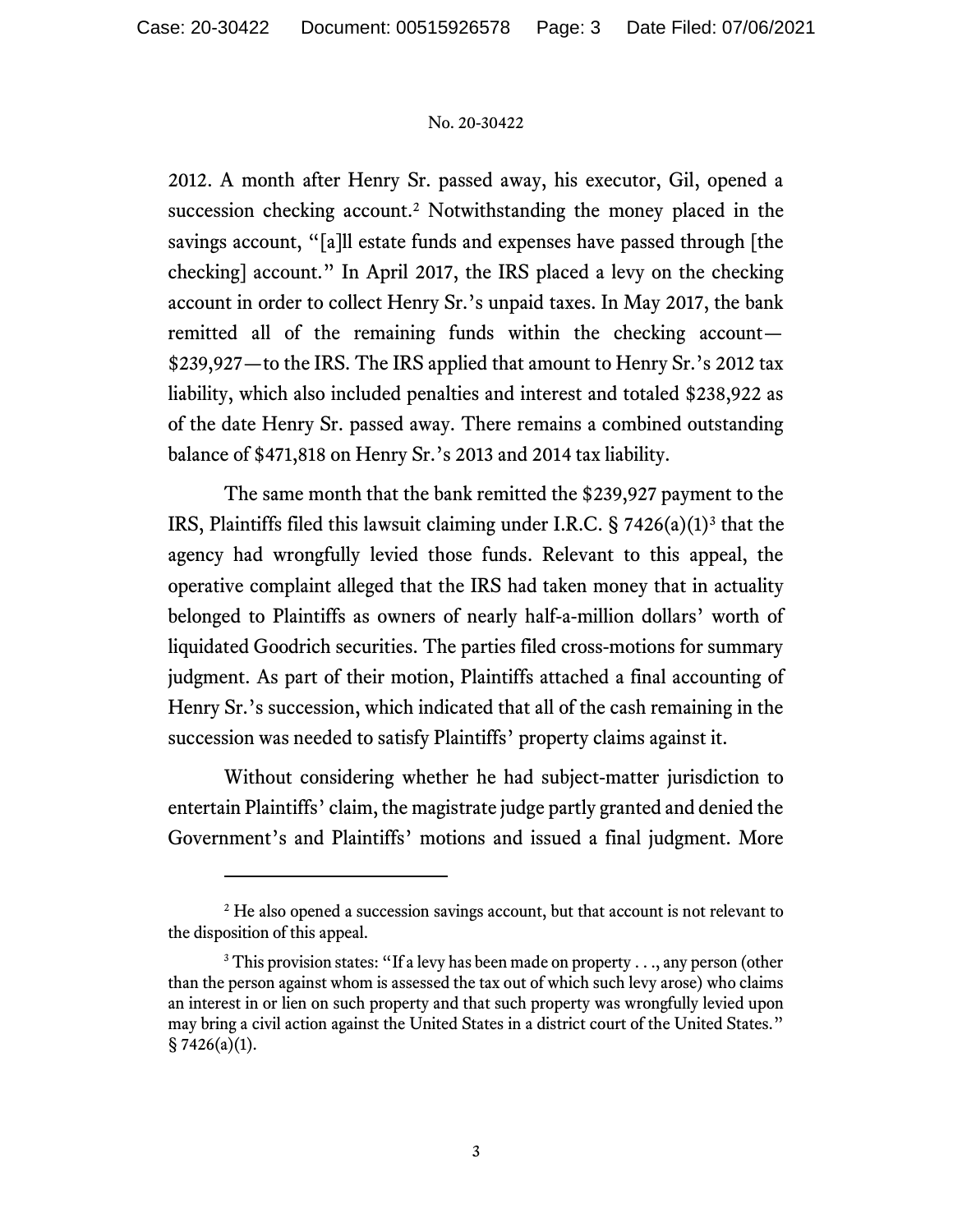specifically, the magistrate judge ordered the IRS to return \$86,774, which represented Plaintiffs' share of proceeds from the sale of personal property and oil-and-gas revenues that had been deposited into the succession checking account. The magistrate judge, however, held that Plaintiffs were not entitled to any funds attributable to their portion of the liquidated Goodrich securities. Relying on a Louisiana appellate court decision and the Louisiana Civil Law Treatise, he reasoned that the IRS's claim to that money took priority over that of Plaintiffs since they were "unsecured creditors" of Henry Sr.'s succession.

Plaintiffs timely appealed, contending that they are owed the remaining amount levied from the succession checking account, i.e., \$153,153, since it reflects (at least some of) their share of the liquidated Goodrich securities.

# II. STANDARD OF REVIEW

"Jurisdiction cannot be waived, and it is the duty of a federal court first to decide, sua sponte if necessary, whether it has jurisdiction before the merits of the case can be addressed." Filer v. Donley, 690 F.3d 643, 646 (5th Cir. 2012). "When courts lack subject matter jurisdiction over a case, they lack the power to adjudicate the case" and must dismiss it. Nat'l Football League Players Ass'n v. Nat'l Football League, 874 F.3d 222, 225 (5th Cir. 2017). "Questions of subject-matter jurisdiction are reviewed de novo." Zimmerman v. City of Austin, 969 F.3d 564, 567 (5th Cir. 2020).

# III. DISCUSSION

# A. Overview of  $\delta$  7426(a)(1)

When an individual neglects or refuses to pay his or her taxes, a lien arises on "all property and rights to property" belonging to that person once the IRS assesses the tax liability. I.R.C. §§ 6321–22. The IRS may then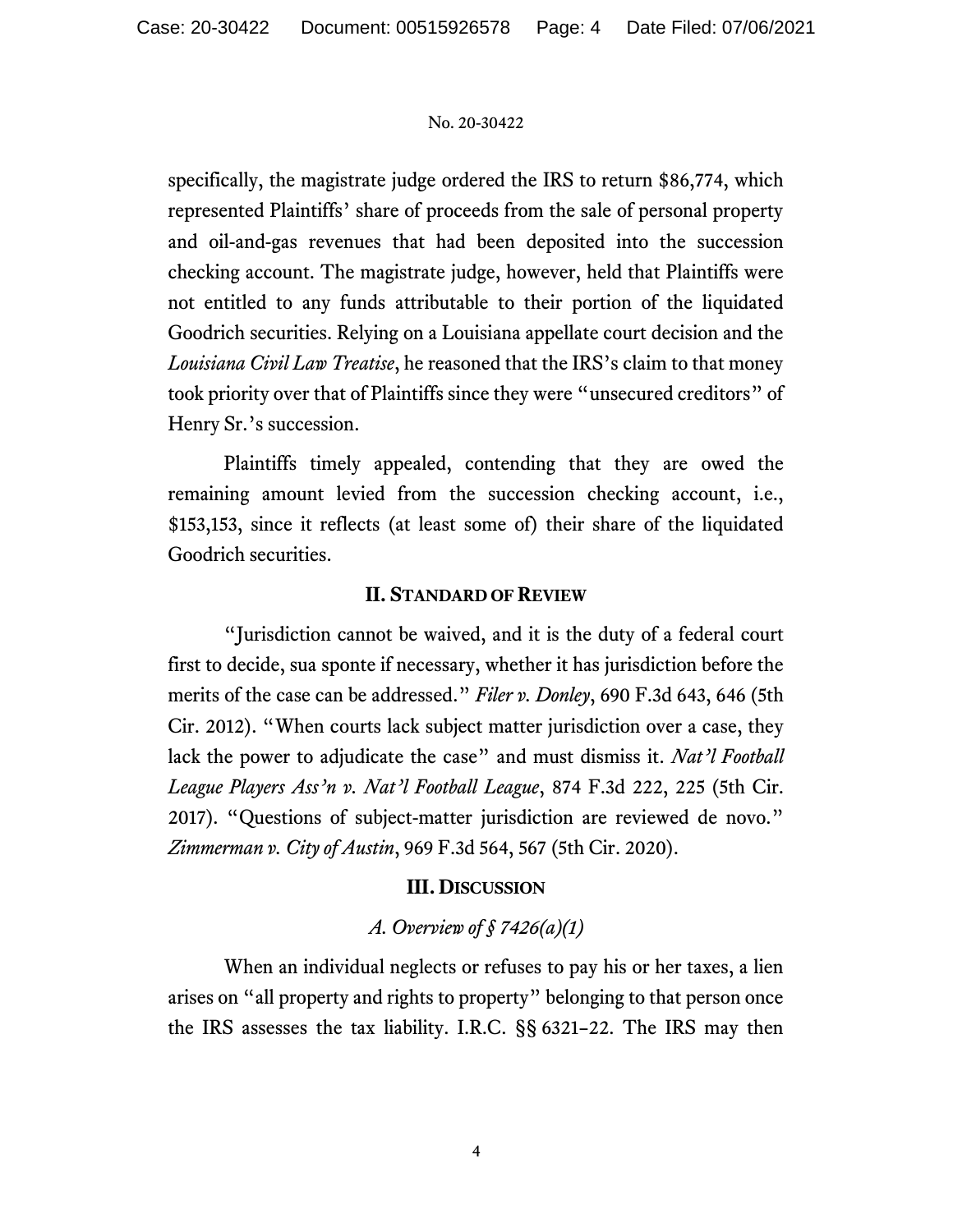collect the unpaid taxes through placing an administrative levy on the property. I.R.C. § 6331(a). Congress, however, has afforded third parties such as Plaintiffs the right to challenge the IRS's levy when they have an "interest" in the property. See  $\S 7426(a)(1)$ . In a suit for wrongful levy, the plaintiff cannot challenge the tax assessment itself, but rather the IRS's ability to collect the tax. Myers v. United States, 647 F.2d 591, 603 (5th Cir. Unit A 1981). "[T]o establish a wrongful levy claim a plaintiff must show (1) that the IRS filed a levy with respect to a taxpayer's liability against property held by the non-taxpayer plaintiff, (2) the plaintiff had an interest in that property superior to that of the IRS and (3) the levy was wrongful." Oxford Cap. Corp. v. United States, 211 F.3d 280, 283 (5th Cir. 2000). The last element requires the plaintiff to demonstrate "some interest in the property to establish standing." *Id.* 

The Fifth Circuit has yet to clarify whether the standing requirement is jurisdictional or what satisfies this standard. As to the former, the parties' appellate briefing does not provide the court any guidance, having assumed (like the magistrate judge) that the standing requirement is a merits issue.<sup>4</sup> The question here is whether Plaintiffs have an interest in the levied funds sufficient for a court to conclude that their claim falls within the scope of  $\S 7426(a)(1)$ . See  $\S 7426(a)(1)$ . Since that inquiry requires interpretation of a statute, it would seem to go to the merits of Plaintiffs' claim. But § 7426(a)(1) operates as a waiver of the United States's sovereign immunity from suit, Oxford, 211 F.3d at 283, and "[s]overeign immunity is jurisdictional," Cozzo v. Tangipahoa Par. Council--President Gov't, 279 F.3d 273, 280 (5th Cir. 2002). Thus, if Plaintiffs lack standing for their wrongful levy claim, then sovereign immunity applies, see McGinness v. U.S., I.R.S., 90 F.3d 143, 145

<sup>&</sup>lt;sup>4</sup> The Government did argue in its summary judgment briefing that the standing requirement is jurisdictional.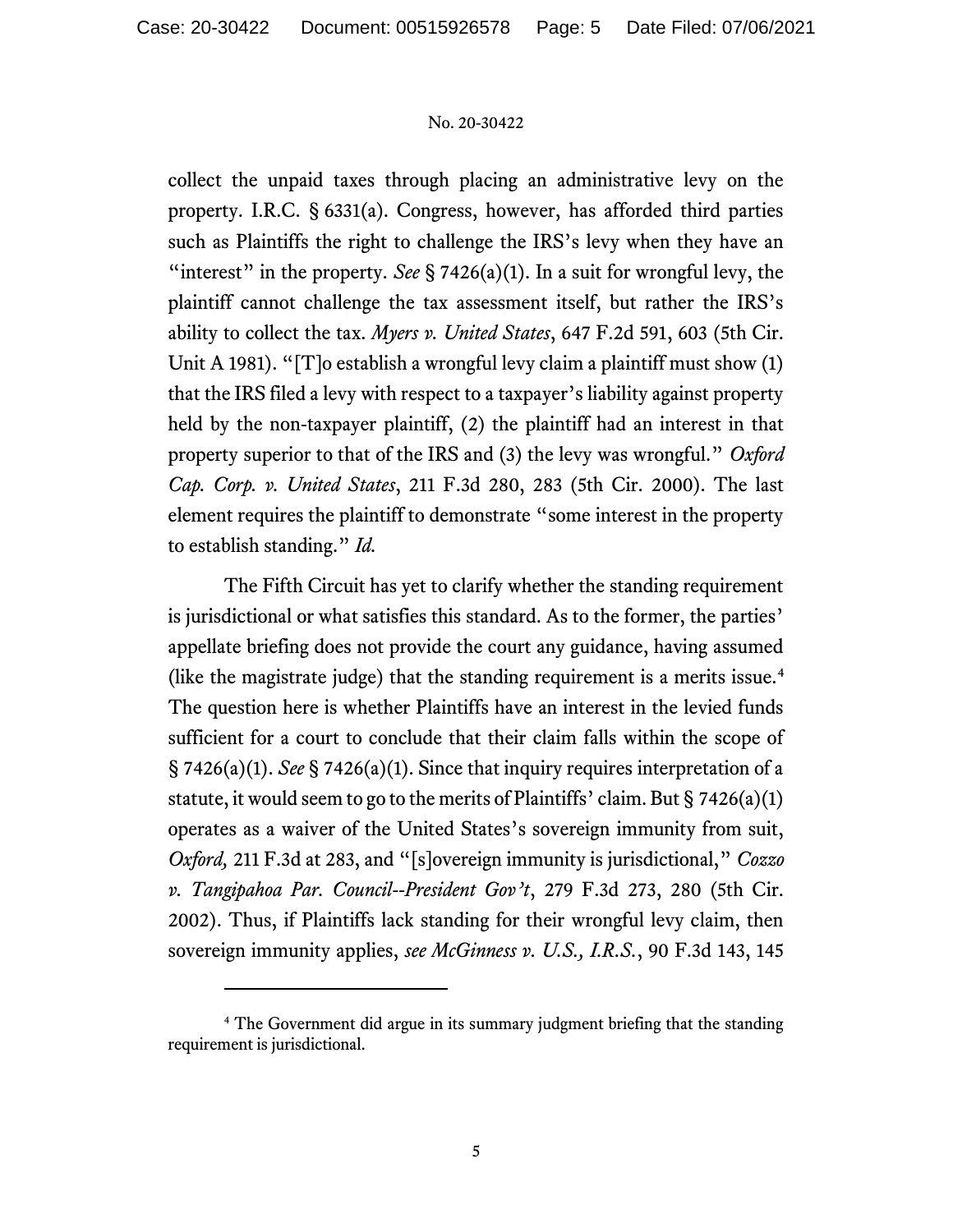(6th Cir. 1996) (noting that standing is a "prerequisite[] for establishing a § 7426 waiver of sovereign immunity"); Arford v. United States, 934 F.2d 229, 232 (9th Cir. 1991) (same), and the magistrate judge lacked subject-matter jurisdiction over the claim, see Bodin v. Vagshenian, 462 F.3d 481, 484 (5th Cir. 2006) (holding that federal courts are "deprive[d]" of subject-matter jurisdiction when there is no waiver of sovereign immunity).<sup>5</sup>

With respect to what qualifies as an "interest" in property for the purposes of  $\S$  7426(a)(1), other circuits have held that "the right of a third party to challenge a wrongful levy is confined to persons who have a fee simple or equivalent interest, a possessory interest, or a security interest in the property levied upon." Austin & Laurato, P.A. v. United States, 539 F. App'x 957, 960 (11th Cir. 2013) (per curiam) (quoting Frierdich v. United States, 985 F.2d 379, 383 (7th Cir. 1993) and citing additional cases from other circuits); Allied/Royal Parking L.P. v. United States, 166 F.3d 1000, 1005 (9th Cir. 1999) (same). The Frierdich court explained that its standard is grounded in a contextual reading of  $\S 7426(a)(1)$ ; for, "[w]hen [the terms] interest and lien are conjoined, the inference arises that the legislature was referring to ownership or its near equivalents[.]" 985 F.2d at 381. It added that unsecured creditors cannot sue for wrongful levy. Id. at 383. "To hold otherwise," as another decision upon which Frierdich relied observed, "would invite litigation from numerous parties only remotely aggrieved by IRS levies, with consequent disruptive effects on federal tax enforcement." Valley Fin., Inc.

<sup>&</sup>lt;sup>5</sup> The operative complaint averred jurisdiction under both § 7426 and 28 U.S.C. § 1346(e). Section 1346(e) provides district courts with original jurisdiction over specific civil actions against the United States, such as those for wrongful levy. It does not independently permit a plaintiff to sue the government when the United States has not otherwise waived its sovereign immunity.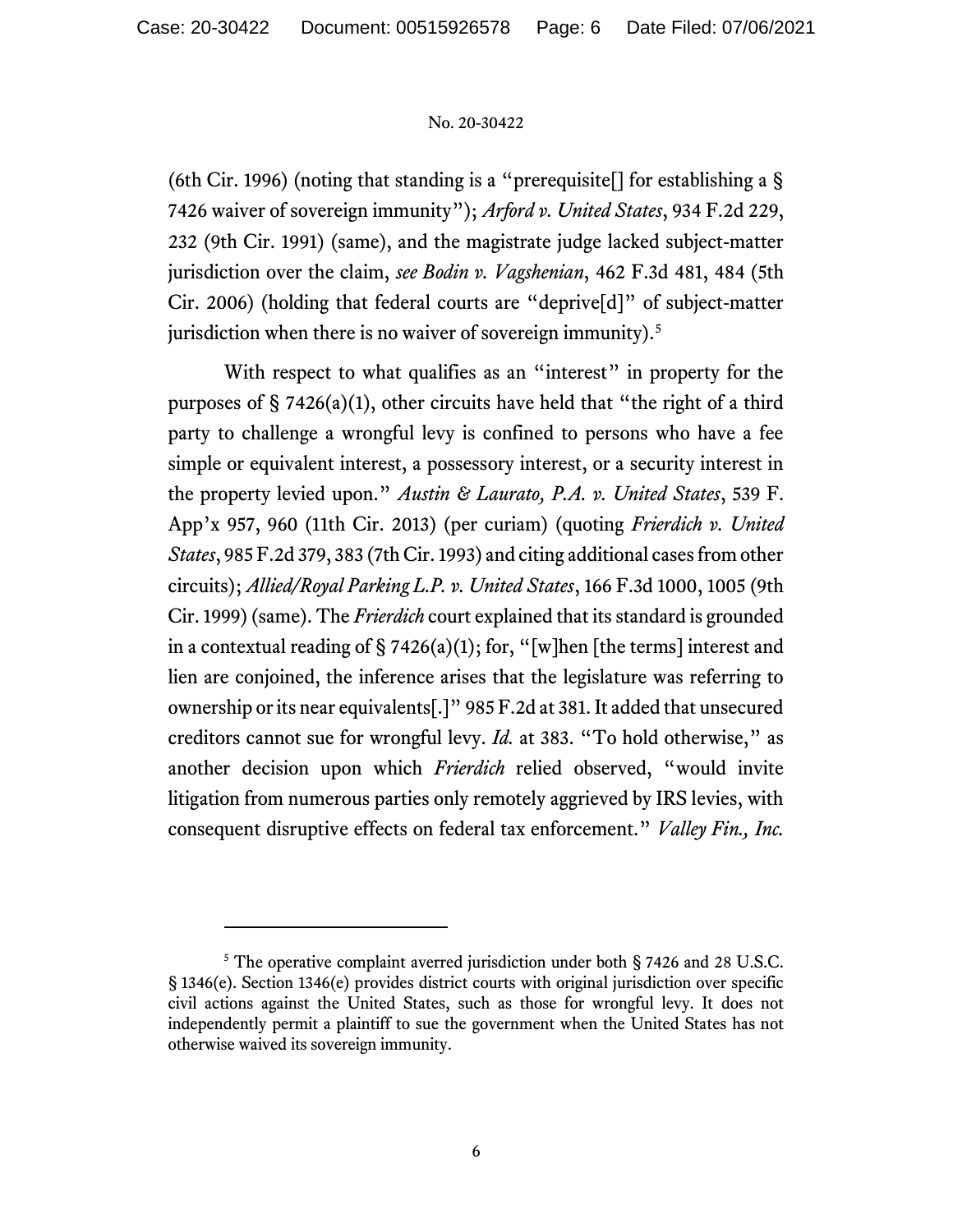v. United States, 629 F.2d 162, 168 (D.C. Cir. 1980); see Frierdich, 985 F.2d at 381–83. We adopt *Frierdich*'s definition of "interest" as used in  $\S 7426(a)(1)$ .

# B. Intersection of Federal Tax Law with Louisiana Law

The dispositive question here is whether Plaintiffs have demonstrated the requisite interest in the disputed funds. Indeed, Plaintiffs acknowledge that, the Government prevails if they are creditors rather than owners of the money. "[I]n the application of a federal revenue act," including the Internal Revenue Code, "state law controls in determining the nature of the legal interest which the taxpayer had in the property sought to be reached by the statute." Aquilino v. United States, 363 U.S. 509, 513 (1960) (citation and footnote omitted). Hence, to answer the question posed above, we must apply relevant state law, which in this case is the law of Louisiana.

"To determine Louisiana law, we look to the final decisions of the Louisiana Supreme Court." Chevron Oronite Co., L.L.C. v. Jacobs Field Servs. N. Am., Inc., 951 F.3d 219, 225 (5th Cir. 2020) (citation omitted). However, as Plaintiffs observe, "No Louisiana court[,]" let alone that state's highest court, "has decided the precise issue of whether the naked owner of [money] occupies the status of owner or creditor." Given this, we could make a guess as to how the Louisiana Supreme Court would address the issue per Erie R.R. Co. v. Tompkins, 304 U.S. 64, (1938). But we can avoid making such a guess by invoking Rule XII, § 1 of Louisiana's high court, which states:

When it appears to . . . any circuit court of appeal of the United States, that there are involved in any proceedings before it questions or propositions of law of this state which are determinative of said cause independently of any other questions involved in said case and that there are no clear controlling precedents in the decisions of the supreme court of this state, such federal court before rendering a decision may certify such questions or propositions of law of this state to the Supreme Court of Louisiana for rendition of a judgment or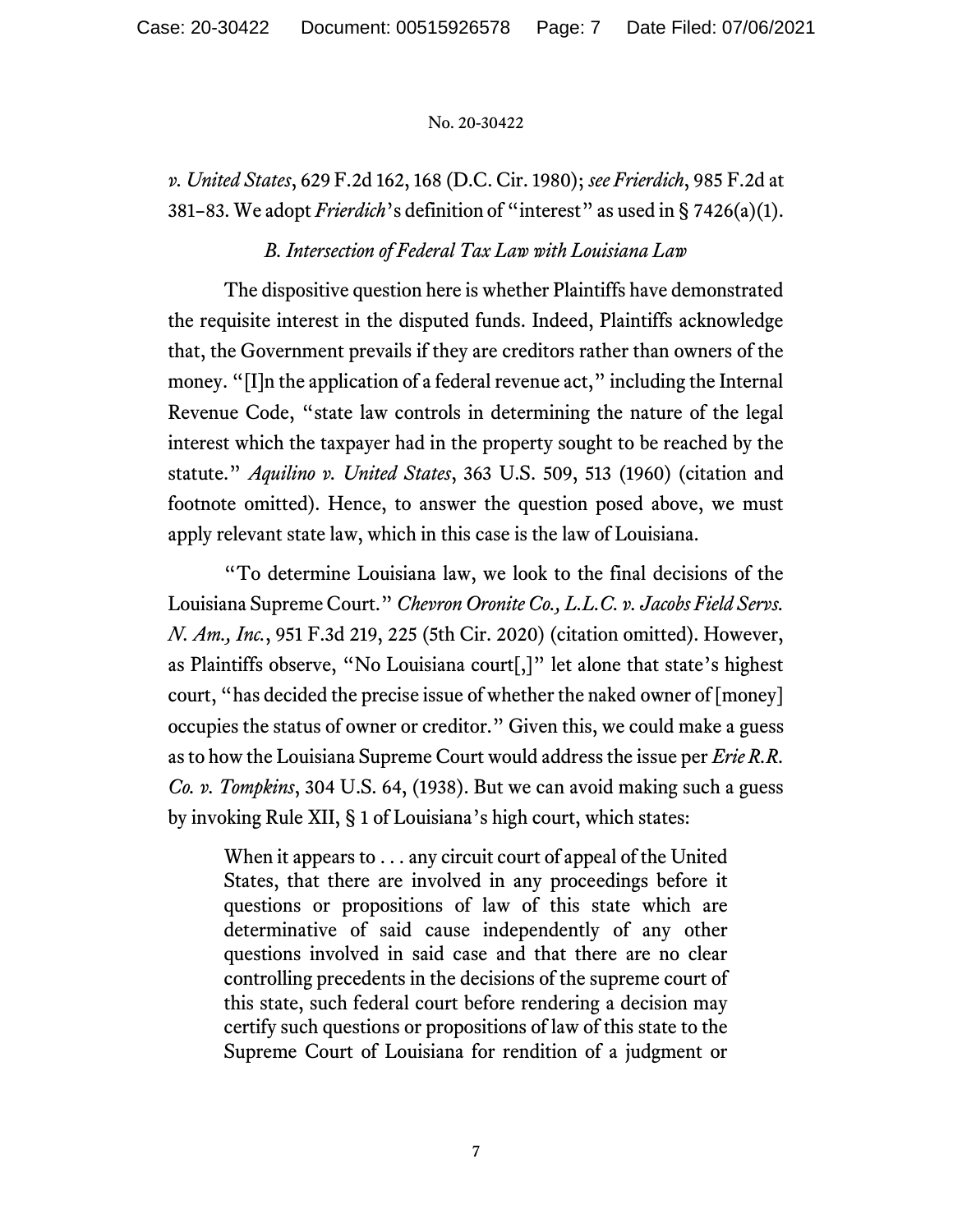opinion concerning such questions or propositions of Louisiana law.

LA. SUP. CT. R. XII, § 1; accord LA. STAT. ANN. § 13:72.1.A. While neither Plaintiffs nor the Government have "moved this court to certify [a] question to the Louisiana Supreme Court, . . . the Rule further provides that certification 'may be invoked by . . . any circuit court of appeal of the United States upon its own motion[.]'" See Coleman v. OFS, Inc., 554 F. App'x 251, 255 (5th Cir. 2013) (per curiam) (quoting LA. SUP. CT. R. XII,  $\S$  2).

We consider several factors to assist us in deciding whether to certify a question since "[w]e are acutely aware that certification is not a panacea for resolution of those complex or difficult state law questions which have not been answered by the highest court of the state." In re Katrina Canal Breaches Litig., 613 F.3d 504, 509 (5th Cir. 2010) (citation and internal quotation marks omitted). Those factors are:

(1) the closeness of the question and the existence of sufficient sources of state law; (2) the degree to which considerations of comity are relevant in light of the particular issue and case to be decided; and (3) practical limitations of the certification process: significant delay and possible inability to frame the issue so as to produce a helpful response on the part of the state court.

McMillan v. Amazon.com, Inc., 983 F.3d 194, 202 (5th Cir. 2020) (citation omitted). We conclude that each factor weighs in favor of certification here.

Regarding the first factor, "[i]t is axiomatic that in Louisiana, courts must begin every legal analysis by examining primary sources of law: the State's Constitution, codes, and statutes." Shaw Constructors v. ICF Kaiser Eng'rs, Inc., 395 F.3d 533, 546 (5th Cir. 2004) (citations omitted). Relevant here is the Louisiana Civil Code, though it does not overtly answer the question posed by this case. The parties agree that Henry Sr. held a usufruct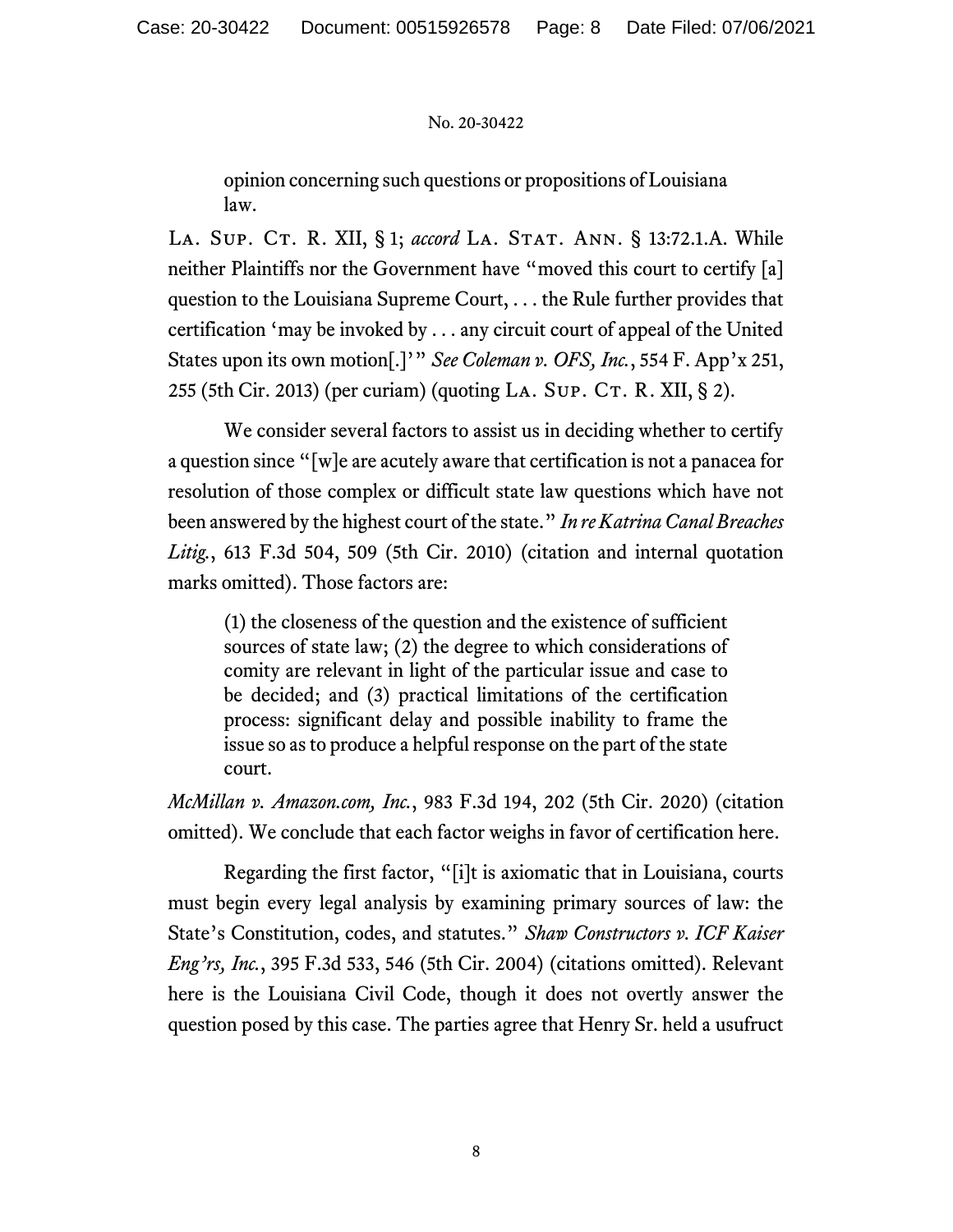of consumables over the money at issue. According to the Code, "[i]f the things subject to the usufruct are consumables, the usufructuary becomes owner of them. He may consume, alienate, or encumber them as he sees fit. At the termination of the usufruct he is bound to pay to the naked owner either the value that the things had at the commencement of the usufruct or deliver to him things of the same quantity and quality." LA. CIV. CODE Ann. art. 538. Likewise, Article 629 states, "At the termination of a usufruct of consumables, the usufructuary is bound to deliver to the owner things of the same quantity and quality or the value they had at the commencement of the usufruct." LA. CIV. CODE ANN. art. 629. Notably, the Code does not clarify the naked owner's relationship to consumables at the conclusion of a usufruct.

Nevertheless, several courts have attempted to discern the nature of that relationship. In Succession of Catching, upon which the magistrate judge relied in determining that the IRS need not return to Plaintiffs the funds at issue, an individual became the naked owner of \$476,758 worth of consumables when his mother died, subject to his father's usufruct. 35 So. 3d 449, 450 (La. App. 2 Cir. 2010). During his lifetime, the father made a bequest to a church of \$100,000. Id. When he passed away, his total assets were worth \$330,307. Id. The church sought the \$100,000 legacy gift from the father's succession. Id. at 450–51. The appeal court, having applied Articles 536<sup>6</sup> and 538 of the Code, denied the church's request because the consumables held by a usufructuary "became a debt owed by the succession to the naked owner" at the termination of the usufruct and the succession

<sup>&</sup>lt;sup>6</sup> Article 536 defines consumables as "those that cannot be used without being expended or consumed, or without their substance being changed, such as money, harvested agricultural products, stocks of merchandise, foodstuffs, and beverages." La. Civ. Code Ann. art. 536.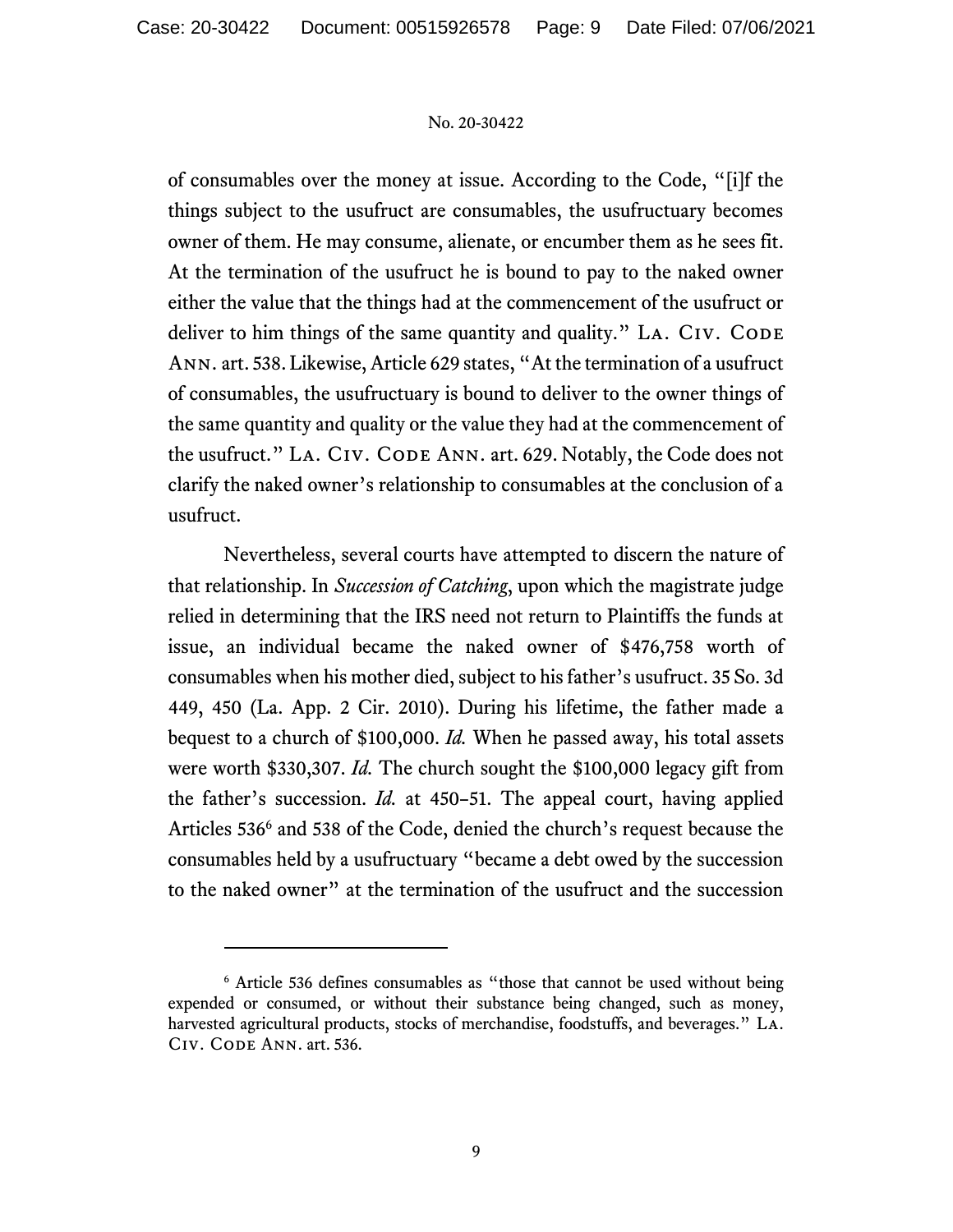was worth less than the debt owed. Id. The son's priority over the church was a function of his father's will, which stated that "all administration debts be paid before any legacies were distributed." Id. at 450. Consequently, even if the son did not own the funds in dispute, his claim to them still took priority over that of the church. *Catching* is therefore only so helpful to the resolution of the instant dispute.

The same could be said for another decision cited by the parties, Stewart v. Usry, 399 F.2d 50 (5th Cir. 1968). In that case, this court observed that an "imperfect" usufructuary, i.e., one of consumables, becomes a "debtor" of the naked owner when the usufruct ends.  $Id$ . at 55 (quoting Burdin v. Burdin, 129 So. 651, 654 (La. 1930)). However, it clarified that the connection between the usufructuary and naked owner is more one of "quasi debtor-creditor." Id. Quoting a French commentator's—Marcel Planiol's treatise of civil law, the court clarified "that something more than an ordinary debtor-creditor association is contemplated: 'the relations between the usufructuary and the naked owner are not those of an ordinary debtor and creditor. What is involved here is not so much the return of a sum of money, as a restitution of the capital subject to usufruct, whose enjoyment cannot be extended beyond the duration of the usufruct[.]'"  $Id$ . at 55 n.10 (citation omitted). But the court left for another day what that "something more" may be.

Even if Henry Sr. as a usufructuary of consumables was in debt to his children as naked owners, that does not necessarily mean Plaintiffs were unsecured creditors. Whatever the exact nature of his debt may be, we determine that "the only court that can adjudicate [the question] with finality"—the Louisiana Supreme Court—should have an opportunity to provide an answer. See McMillan, 983 F.3d at 196.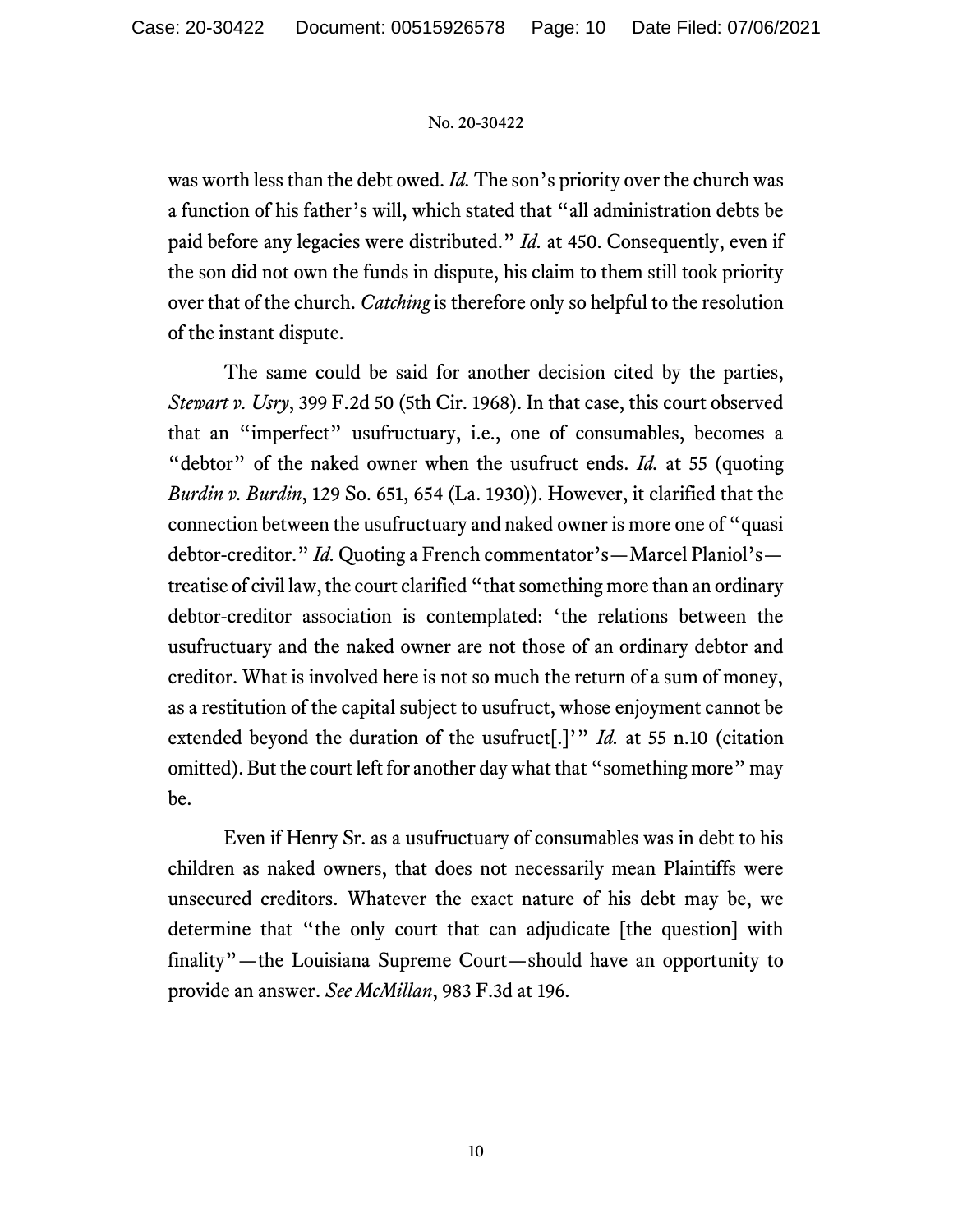With respect to the second factor, this court has observed that "certification may be advisable where important state interests are at stake and the state courts have not provided clear guidance on how to proceed." Katrina Canal Breaches, 613 F.3d at 509 (citation omitted). Such interests are involved here since a determination of the naked owner's relationship to consumables will affect the rights of all individuals and entities, including the naked owners themselves, who have competing claims to a usufructuary's assets.

Finally, the third factor also weighs in favor of certification because we "perceive no hardship in certifying the question[s]" stated below. See Silguero v. CSL Plasma, Inc., 907 F.3d 323, 333 (5th Cir. 2018). The court "can formulate [a] discrete issue[] for consideration" and there is no indication that the Louisiana Supreme Court will be unable to respond promptly. See id. Additionally, there is no risk of the IRS losing the ability to refund the remaining portion levied from Henry Sr.'s succession checking account if certification will delay resolution of this appeal.

\* \* \*

We certify the following questions to the Louisiana Supreme Court:

1. Does a usufructuary's testamentary usufruct of consumables render naked owners unsecured creditors of the usufructuary's succession?

2. If not, what is the naked owner's relationship to those consumables?

 Should the Louisiana Supreme Court accept our request for answers to these questions, we disclaim any intention or desire that it confine its reply to the precise form or scope of the questions certified. Along with our certification, we transfer this case's record and the briefs submitted by the parties. We will resolve this case in accordance with any opinion provided on